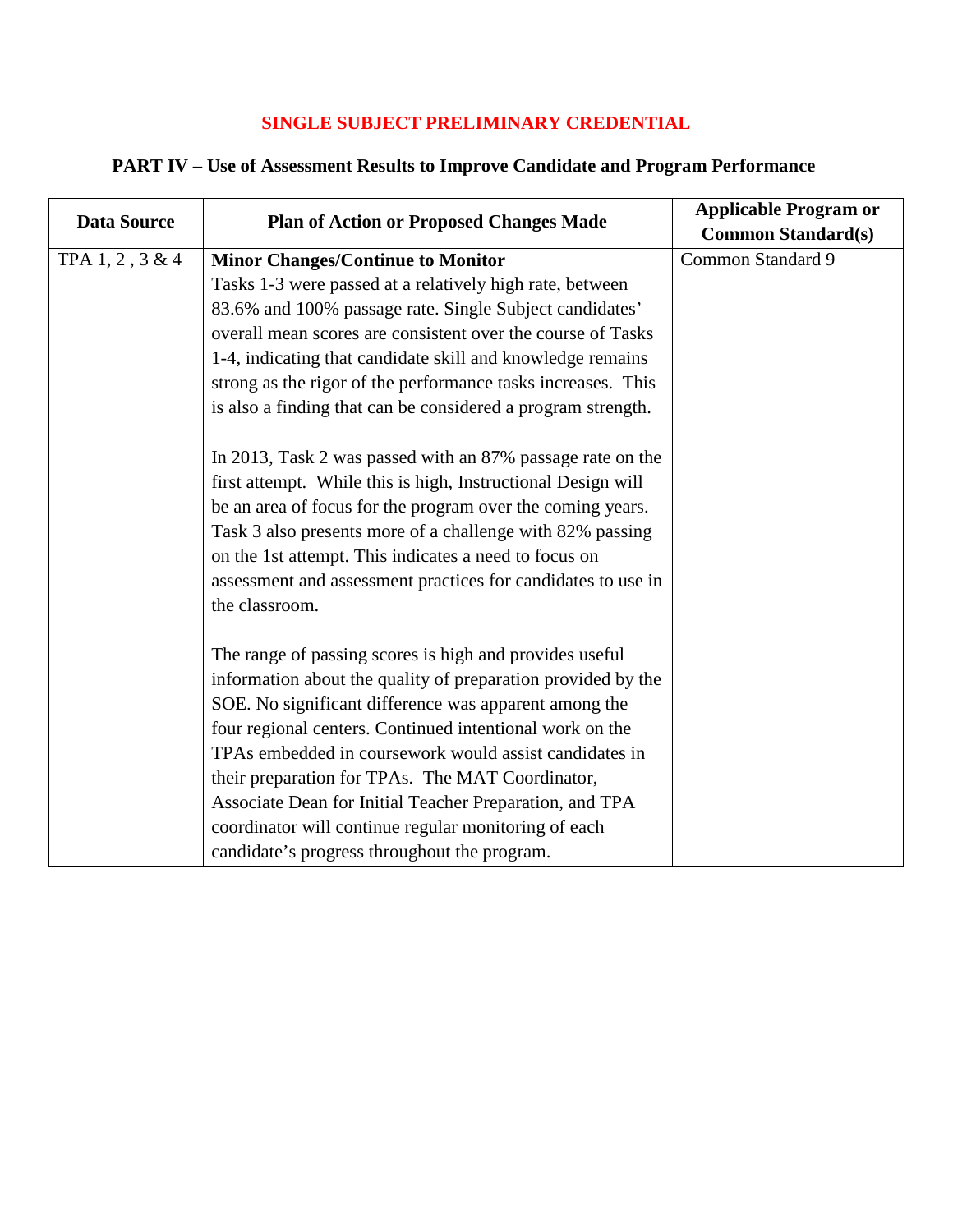| <b>Data Source</b> | <b>Plan of Action or Proposed Changes Made</b>             | <b>Applicable Program or</b><br><b>Common Standard(s)</b> |
|--------------------|------------------------------------------------------------|-----------------------------------------------------------|
| <b>Signature</b>   | Candidates performed strongly on the signature             | Common Standards 2, 7 and                                 |
| <b>Assignments</b> | assignments.                                               | 9                                                         |
|                    | Minor changes/Continue to Monitor.                         | Program Standard 7b                                       |
|                    | EDU 600 - Continuation of activities and assignments in    |                                                           |
|                    | this course that support candidate development of how      |                                                           |
|                    | learning theories affect and resonate with their beliefs.  |                                                           |
|                    | EDU 620 – Recommendation: With the implementation of       |                                                           |
|                    | Common Core and candidates' performance on the             |                                                           |
|                    | measure, a strong emphasis will be placed on literacy with |                                                           |
|                    | regard to content to meet this standard. Continuation of   |                                                           |
|                    | activities and assignments in this course that support     |                                                           |
|                    | candidate development of how reading, reading              |                                                           |
|                    | comprehension, and literacy skills develop to a competency |                                                           |
|                    | level in students.                                         |                                                           |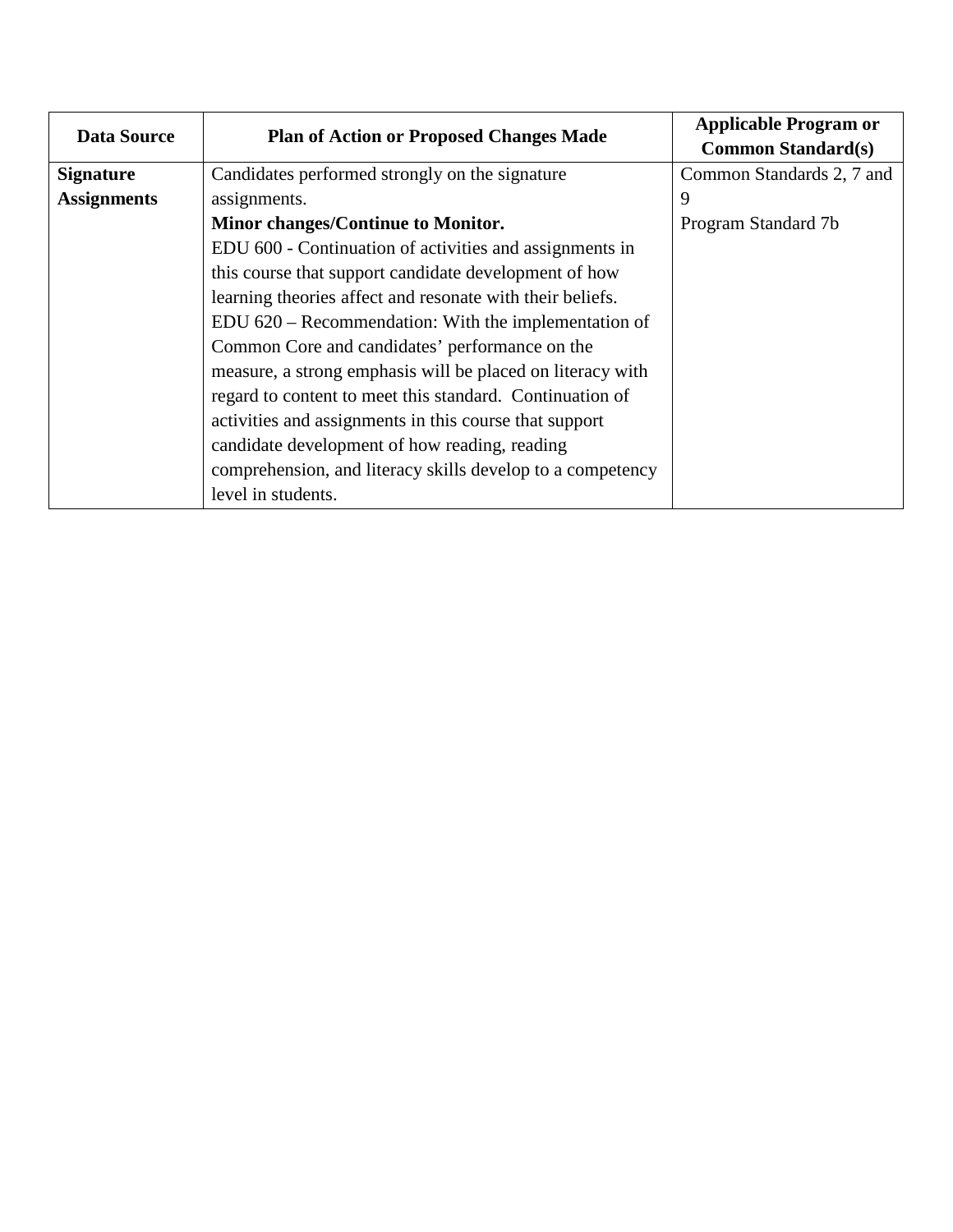| <b>Data Source</b>  | <b>Plan of Action or Proposed Changes Made</b>                                                                                                                                                                                                                                                                                                                                                                           | <b>Applicable Program or</b> |
|---------------------|--------------------------------------------------------------------------------------------------------------------------------------------------------------------------------------------------------------------------------------------------------------------------------------------------------------------------------------------------------------------------------------------------------------------------|------------------------------|
|                     |                                                                                                                                                                                                                                                                                                                                                                                                                          | <b>Common Standard(s)</b>    |
| <b>Dispositions</b> | Between 2012 and 2013 the Dispositions were revised and<br>condensed from 8 to 4 criteria. A review of the<br>implementation process for the 4 Dispositions will occur<br>throughout the coming years.                                                                                                                                                                                                                   | Common Standard 2 and 9      |
|                     | In every indicator, candidates' scores on the 8 Dispositions<br>were higher in 2013 than in 2012. Scores were significantly<br>higher in The Spirit of Collaboration, Harmony and<br>Learning Community, Perseverance with a Challenge, and<br>Diligence in Work Habits and Responsibility for Learning<br>in 2013 than in 2012. Candidates scored the highest in both<br>2012 and 2013 in Honesty and Integrity.        |                              |
|                     | For the newly revised 4 Dispositions, candidates rated<br>themselves highest on the indicator of Honor and lowest on<br>Professional and Positive Perseverance. In viewing the data<br>from the two sets of measures, in general, candidates score<br>themselves lower when using the second measure (4)<br>Dispositions). This broader, more sophisticated, rubric<br>allows for deeper reflection among candidates.    |                              |
|                     | <b>Recommendation:</b> As a result, faculty need to discuss ways<br>to assist candidates by increasing their confidence in<br>Professional and Positive Perseverance and emphasizing the<br>need to be reflective practitioners and receptive to formative<br>feedback. The faculty need to develop a "plan of action" as<br>to how to address these areas for future candidates to<br>include discussion and role play. |                              |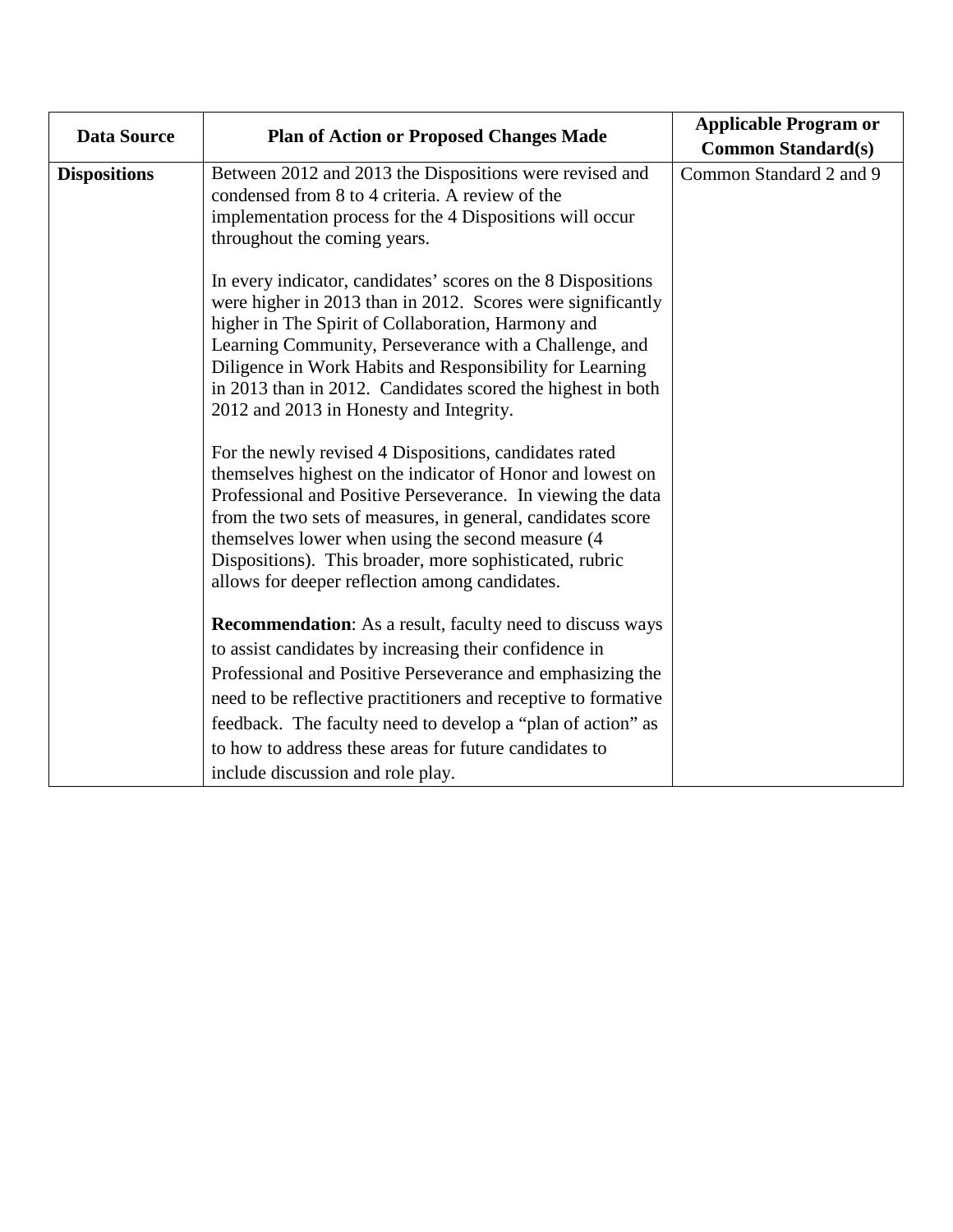| <b>Data Source</b>      | <b>Plan of Action or Proposed Changes Made</b>                                                                                                                                                                                                                                                                                                                                                                                                                                                                                                                                                                                                                                                                                                                                                                    | <b>Applicable Program or</b>                   |
|-------------------------|-------------------------------------------------------------------------------------------------------------------------------------------------------------------------------------------------------------------------------------------------------------------------------------------------------------------------------------------------------------------------------------------------------------------------------------------------------------------------------------------------------------------------------------------------------------------------------------------------------------------------------------------------------------------------------------------------------------------------------------------------------------------------------------------------------------------|------------------------------------------------|
|                         |                                                                                                                                                                                                                                                                                                                                                                                                                                                                                                                                                                                                                                                                                                                                                                                                                   | <b>Common Standard(s)</b>                      |
| <b>Exit Survey</b>      | As with the disposition data, this data requires discussion<br>and follow-up by faculty. An analysis of the responses from<br>the 2012 Exit Survey indicates strong confidence ("Well<br>Prepared" and "Adequately Prepared" with greater than<br>90% agreement) in the following skills acquired in the<br>program: Constructing Lesson Plans, Adaptations and<br>Lesson Planning, Management Strategies, Collaborating<br>with Other Teachers, Teaching as a Calling, Reflection, and<br>Daily Routines Responsibilities of a Teacher. In the areas<br>of working with parents and support in student teaching<br>from the university supervisor, candidates responded at 19%<br>or greater that they were "Somewhat Prepared" or<br>"Underprepared."<br>An analysis of the responses from the 2013 Exit Survey | Common Standard 9 and 7<br>Program Standard 8b |
|                         | strong confidence ("Well Prepared"<br>indicates<br>and<br>"Adequately Prepared" with greater than 90% agreement) in<br>the following skills acquired in the program: Adaptations<br>for English Learners and Special Needs, and Instructional<br>Strategies. Some areas for future reflection include lesson<br>planning, implementing strategies for students with special<br>needs, and support from the university supervisor.<br><b>Recommendation:</b> Examine how lesson planning strategies<br>are taught in single subject-specific courses and to renew<br>the use of the single subject content rubric for clinical<br>practice supervision.                                                                                                                                                            |                                                |
| <b>Course Data</b>      | <b>Recommendation:</b> Candidates who are pursuing two                                                                                                                                                                                                                                                                                                                                                                                                                                                                                                                                                                                                                                                                                                                                                            | Not applicable.                                |
|                         | credentials enter into a second DRF on Taskstream. This                                                                                                                                                                                                                                                                                                                                                                                                                                                                                                                                                                                                                                                                                                                                                           |                                                |
| <b>Disposition Data</b> | impacts the consistent number of participants (n) in the                                                                                                                                                                                                                                                                                                                                                                                                                                                                                                                                                                                                                                                                                                                                                          |                                                |
|                         | assessments of a program. A committee will work with                                                                                                                                                                                                                                                                                                                                                                                                                                                                                                                                                                                                                                                                                                                                                              |                                                |
| <b>Exit Survey Data</b> | Taskstream to ensure that there is a "crosswalk" so that                                                                                                                                                                                                                                                                                                                                                                                                                                                                                                                                                                                                                                                                                                                                                          |                                                |
|                         | consistent numbers are represented in each credential                                                                                                                                                                                                                                                                                                                                                                                                                                                                                                                                                                                                                                                                                                                                                             |                                                |
|                         | program.                                                                                                                                                                                                                                                                                                                                                                                                                                                                                                                                                                                                                                                                                                                                                                                                          |                                                |
| <b>Signature</b>        | Recommendation: All syllabi and accompanying                                                                                                                                                                                                                                                                                                                                                                                                                                                                                                                                                                                                                                                                                                                                                                      | Common Standards 2, 7 and                      |
| <b>Assignment</b>       | assignments will be reviewed to ensure adequate instruction                                                                                                                                                                                                                                                                                                                                                                                                                                                                                                                                                                                                                                                                                                                                                       | 9                                              |
| <b>Course Data</b>      | of the Common Core Standards at the graduate level.                                                                                                                                                                                                                                                                                                                                                                                                                                                                                                                                                                                                                                                                                                                                                               |                                                |